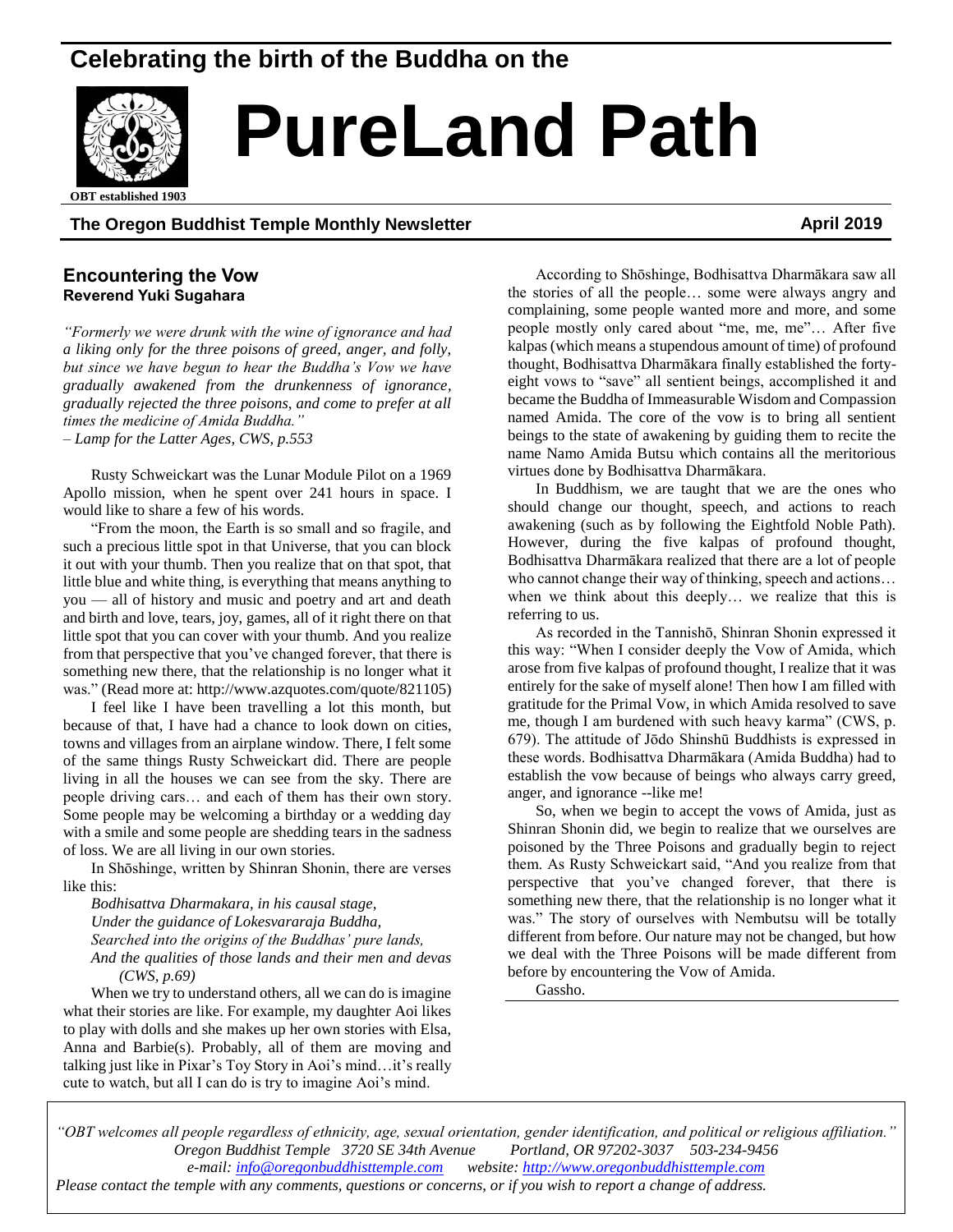#### 2019 Memorial Services

| Year                |         | Year                |         |
|---------------------|---------|---------------------|---------|
| Of Passing Memorial |         | Of Passing Memorial |         |
| 2018                | 1 Year  | 2003                | 17 Year |
| 2017                | 3 Year  | 1995                | 25 Year |
| 2012                | 7 Year  | 1987                | 33 Year |
| 2007                | 13 Year | 1970                | 50 Year |
|                     |         |                     |         |

**If you would like to schedule a memorial service for loved ones or ancestors, please make arrangements with Rev. Sugahara at 916-834-7350 or ysobtportland06012017@oregonbuddhisttempl.com**

## **Home Visits**

Rev. Yuki has been visiting members who are unable to or have difficulty coming to the temple. If you or a family member would like Reverend Yuki to visit you, please contact him at 916-834-7350.



On Sunday, February 24, Alice Ando, and Jayne and Shinya Ichikawa visited Mrs. Tamiyo Watari at the Hearthstone at Murrayhill facility.

 **Mrs. Watari**

# **April Shotsuki Hoyo**

This is a monthly memorial service to honor and remember those loved ones who passed away during the month of April. The Shotsuki-Hoyo service will be held at the April 14th Sunday service at 10 am. Please join us and offer incense in memory of your relative(s) or friends.

Listed below are the names of those who passed away starting from 1950. Oregon Buddhist Temple has records from 1904. Names of deceased prior to 1950 are added if requested. If a name is missing or incorrect, please notify Jean Matsumoto, Etsu Osaki, or the temple.

Aono, Setsuko 4/6/1977 Kayama, Miyaki 4/30/1988 \* Saito, Emil 4/16/2000 Katada, John H 4/12/1995 Phommavanb, Boun Panh 4/6/1980 Yumibe, Isako 4/20/1989 \*

Dabelstein, Alice 4/1997 Kinoshita, Masaki 4/1/1996 Sasaki, Ito 4/7/1930 Fujii, May Michiko 4/15/2001 Kinoshita, Sauda 4/24/2008 Shigeno, Kazumi 4/28/1935 Fujinaka, Tatsuo G 4/15/2007 Konishi, Tsunesuke 4/5/1963 Shigeno, Minoru 4/8/1935 Fukushima, Michiko 4/21/1994 Masuoka,Matsuyo4/26/1960 \* Shimoishimaru, Mitsu 4/25/1978\* Furukawa, Richard 4/22/2012 Nagae, Mitsunosuke 4/28/1966 Shimomaeda,Matsuko4/22/1999\* Greenwood,Merrie 4/25/2012 \* Nakamura, Shoemon 4/27/1973 Sunamoto, Katsumi 4/18/2002 Ideguchi, Sadakichi 4/13/1950 Nishimura, George 4/9/1999 Tomohiro,Haruyo 4/18/1983 \* Imai, Ryokichi 4/8/1955 Okawa, Tsutsuji 4/6/1957 Urushitani, Yoshio 4/4/1975 Ishida, Suetaro 4/12/1961 Ouchida, Kyuta 4/30/1980 Weiser, Juliana Haruko 4/5/2016 Iwamoto, Miyoshi 4/14/1956 Ozaki, Shizue 4/3/1963 \* Yamanaka, Takeo 4/1/1985 Kamaya, Carol Fumie 4/28/1976 Ozaki, Tamenaka 4/10/1951 Yasumichi, Calvin K 4/24/2001 Kasubuchi,Alan 4/26/2014 Phaophongsavafd, Sisaveny 4/6/1980 Yoneyama, Hon Terukichi 4/9/1993

Hirofuji, Noye 4/4/1976 \* Niemi, Tami 4/2/1950 Takashima, Noboru Newton 4/12/1978 Ishida, Ben Tsutomu 4/2/2015 Ota, Frances 4/3/2009 \* Waskevitch, Hatsue Saikawa 4/17/2002

\*obwa member

# **Condolences**

- To the family of Mrs. Takeko Wahl who passed away December 27, 2018. A Celebration of Life was held in Seaside, OR in January and a 49 Day Service was held at OBT on February 23.
- To the family of Mrs. Sachiko Hasuike who passed away February 14. There will be a memorial service for her March 23 at 11 am at the Oregon Buddhist Temple.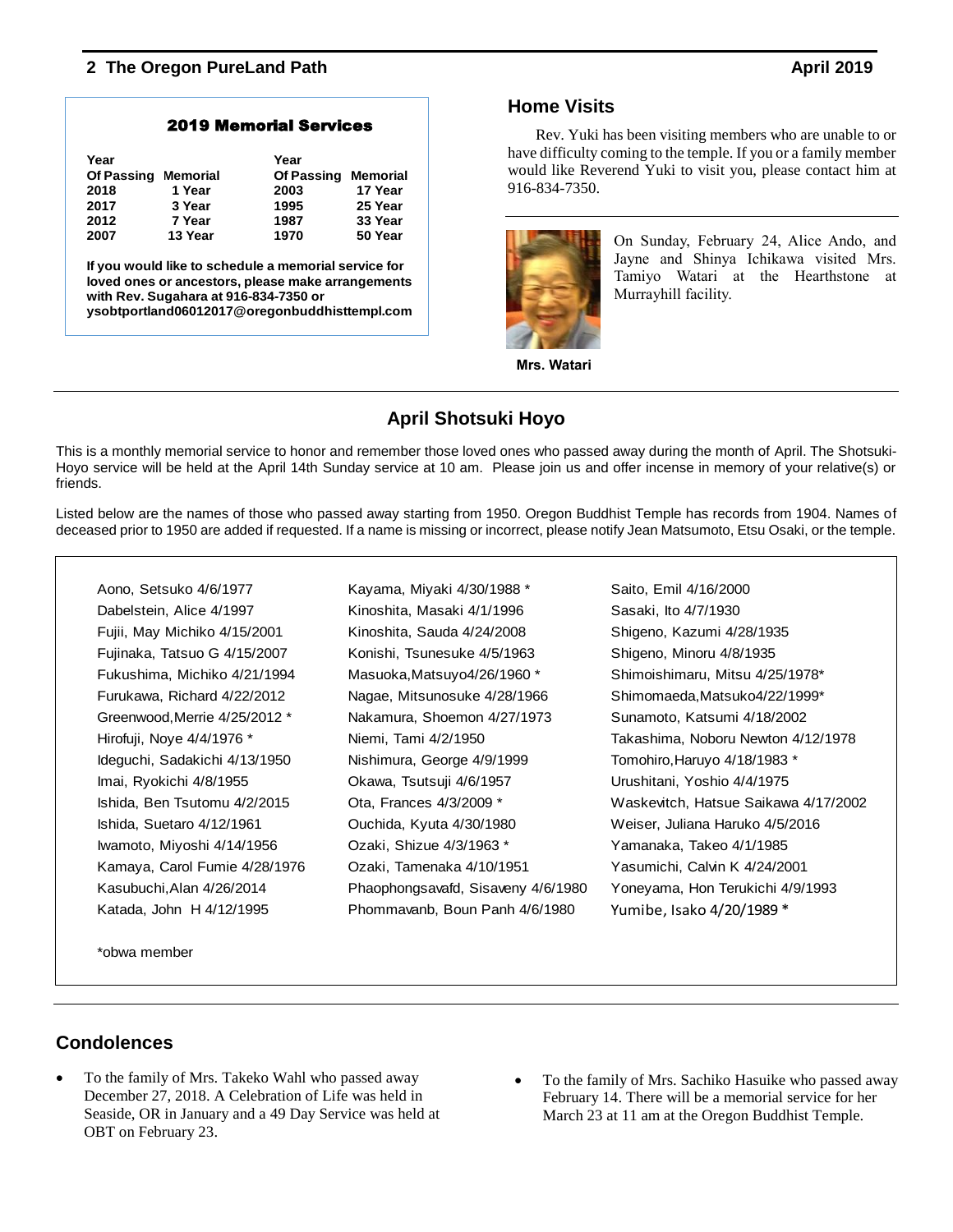

Order form on page 6 of this newsletter

It's Spring Bazaar time! This year's bazaar takes place on Sunday, April 28 from 11am to 3pm. Our annual fundraiser has some new dishes and old favorites. Tofu throwdown winners Robbi and Traci will feature their winning dishes, mabo dofu and curry rice. Both dishes will be available vegan or with meat. New to the menu this year is inari sushi. The Dharma School will be hosting a dessert bar and omiyage will be available as well.

Food prep will take place on Saturday, April 27 at 9am. All are invited to help in prep. We always need as many helpers as possible. Help out as you can.

Look for your name on the worklist in this newsletter to see what shift you have been assigned to for the day of the bazaar. If you need to make a schedule change, let Traci or Jenna know or email [bazaar@oregonbuddhisttemple.com.](mailto:bazaar@oregonbuddhisttemple.com) We hope to see everyone there for this community get-together. Thank you for helping make this possible! We hope you enjoy this year's Spring Bazaar!

#### **Presidents Corner Ken Garner, OBT President**

Charleston, Pittsburgh, Christchurch. 9 Christians, 11 Jews, 50 Muslims. The peaceful observation and practice of religion cruelly shattered by a sociopath. The cities and numbers forever burned into our consciousness. What should have been a safe haven, a refuge for those seeking solace, proved to be a soft target for those with evil intent. "I thought it could never happen here," the common refrain repeated by bewildered survivors.

Temple security has been on the board meeting agenda for several months. In the past, the topic has been primarily about protecting the temple grounds and structures. After the shooting at the L'Simcha (Tree of Life) Congregation in the Squirrel Hill neighborhood of Pittsburgh, we decided that we need to consider human security during services and other events as well. What should we do if the unthinkable happens here? As a minority religion largely associated with an ethnic group, it is conceivable that we can be seen as a target. How can we best protect ourselves and those who have come to hear the Dharma or dance an Obon Odori?

In January of this year, Cathy Yarne and I met with a representative of the Portland Police to discuss this. As a result of that meeting, we set up a workshop to be conducted by a member of the Portland Police SWAT team for board members and associates on what to do in the case of an active shooter situation. This workshop is scheduled for March 23, after the deadline but before publication of this edition of the newsletter. I'm sure you will be hearing more about this.

It is important to let you all know that OBT has received no threats, either implicit or explicit. Every week we welcome new people, unknown to us, to our service. We welcome over 1000 people to our Obon celebration. Our doors are open to the public. This will remain the case. The board will evaluate each and every suggestion given to us by the Portland Police and we will implement those that make sense for us. We will not be installing metal detectors or hiring security guards.

Hate and fear, the fomenting of distrust and division amongst people will not prevail. OBT will continue being the open and friendly community without prejudice or reservation – a welcoming home for all to encounter the Dharma.

In Gassho

### **Oregon Buddhist Women's Association Pat Hokama**

The daffodil and crocus are peeking out and deciding whether it's showtime. The sometime warm then frigid weather is confusing them. In contrast, Japan forecasts that cherry blossoms will be blooming a month earlier this year due to unusual warm weather. Our traveler to Japan, Kiyomi Dickinson, is enjoying the spring display.

At the Northwest convention last month Katie Tamiyasu handed the NWDBWA leadership gavel to Seattle. This past year she spent mega hours tirelessly communicating with chapters, interpreting responsibilities of the NWDBWA organization, and preparing materials to help the incoming cabinet. Her leadership was outstanding. Katie's cabinet of Ann Shintani, Kiyomi Dickinson, Judy Yamauchi, Marilyn Achterman, Nancy Kajitsu, Jayne Ichikawa, and Yasuko Fields also deserve kudos.

We received sad news of Mrs. Sachi Hasuike's passing. She was an honorary member of the OBWA. Condolences are extended to her family.

The calendar for April is a busy one. There will be food preparation every weekend! Do we need help? Indeed!! Here is the schedule:

- April 6 9:00 Prep for Hanamatsuri. The main menu is chirashizushi and chicken. .
- April 7 7:30 Plating foods for attendees. Jayne Ichikawa has requested additional help to make up plates for the homebound.
- April 13 9:00 Manju making. These delicious Japanese confections are popular treats. They will be sold at the spring bazaar and at the Richmond School festival. Machines will never replace the skilled ladies making rounded rice flour balls filled with red beans. Note however that new recruits are welcomed to learn how to make them. My manju shaping is not prizeworthy, but what fun making them!

Next OBWA reporters are Robbi Ando and Diane Harder.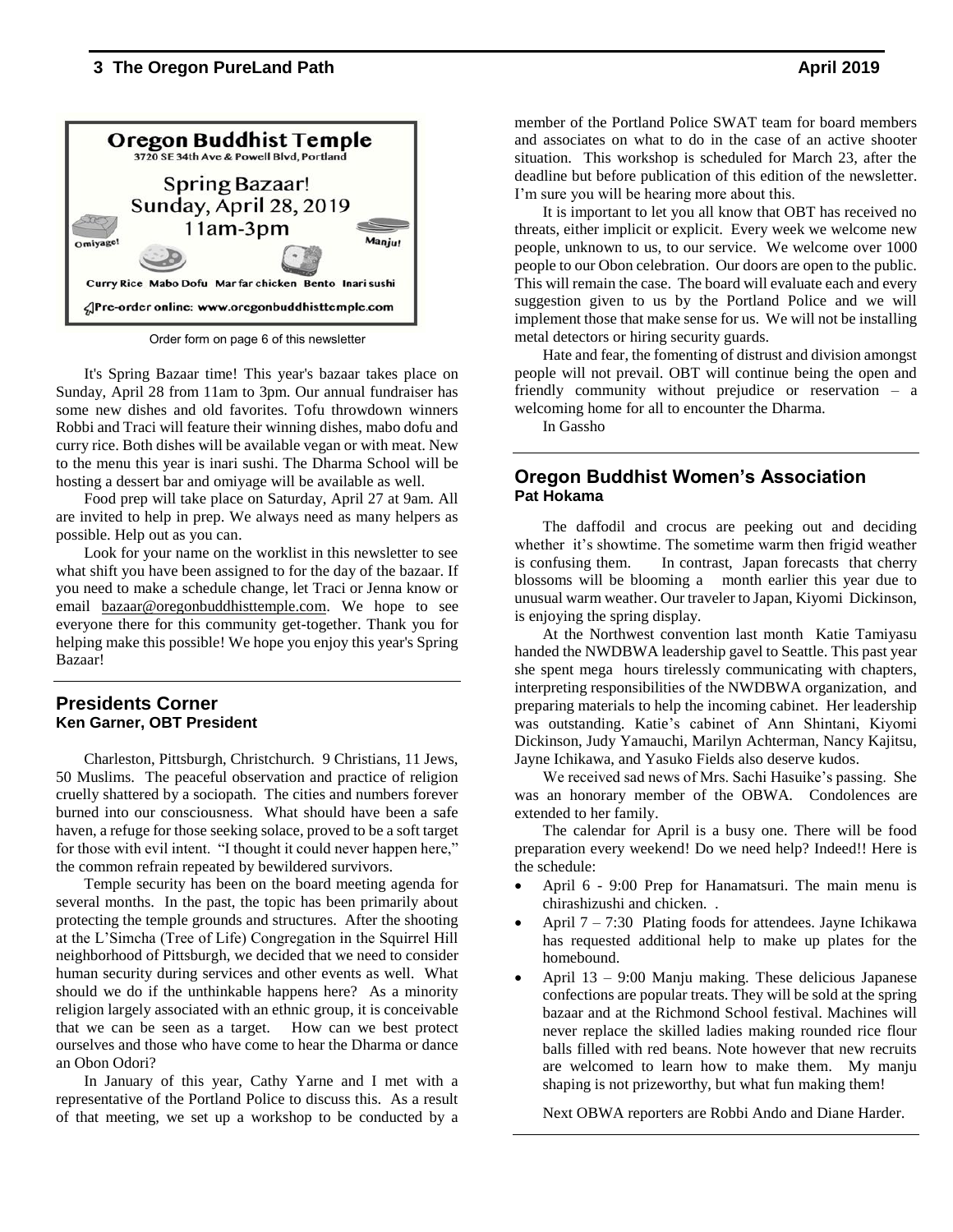#### **4 The Oregon PureLand Path April 2019 April 2019**

#### **Dharma School Ann Shintani**

**Nenju promotions:** Dharma School students Akash  $(2<sup>nd</sup> grade)$  and Aoi  $(1<sup>st</sup> grade)$  were successfully promoted to the Yellow Nenju level. They passed a verbal test about The Three Treasures, as well as meeting other requirements – ritual practice, community service, and service attendance. Congratulations!

Pet Drive: we have kicked off the first Dharma School community service activity, a no-sew blanket drive to benefit pets seeking new homes at the Oregon Humane Society. We hope to understand how pets transition to their forever homes, and some ways they may need help. If you would like to join us, please let us know! We hope to arrange for a tour of the shelter soon.

**Hanamatsuri:** students have a music theme for this year's program… we hope you can join us as we celebrate the birthday of Siddhartha (baby Buddha) and Spring with music and art.

**Spring Bazaar Dessert Bar:** Dharma School is again coordinating donations and volunteers… please consider making a donation of cash or a dessert item, recommending pies, cakes and breads (homemade is always best!).

*The article below is the fourth in a series of articles written this year by an OBT board member to help make the board more accessible to temple members. Charles Reneau is a bass trombonist with the Oregon Symphony Orchestra.*

#### **Meet the Board Members Charles Reneau**

From Shinran's *Hymns of the Pure Land*, number 39:

*The delicate, wondrous sounds of jewel-trees in the jewelforests Are a naturally pure and harmonious music, Unexcelled in subtlety and elegance, So take refuge in Amida, the music of purity.*

Shinran explained, in a footnote to this hymn, that the natural sounds of this world, "without exception, produce the sound of dharma." How much more so must music produce the sound of dharma, if the sounds of nature do?

I like to use music to produce certain states of mind. For example, when I need to get some work done- say, write a newsletter article so I don't keep Shinya up at night worrying about the newsletter- I'll put on some energetic electronic dance music. The beats keep me productive!

Sometimes when I'm getting ready for bed and need to wind down, I might put on some Gregorian chant; the smooth lines and seriousness of the music calm my nervous system and help me sleep sooner and more soundly.

I think the best music can elevate our mind and hearts beyond greed, anger, and ignorance. One of my favorite works is Sibelius' Fifth *Symphony*. In the last movement, a horn melody, inspired by the trumpeting and inspiring flight of swans, lifts the work to

a powerful finish. When I hear this music, I experience a sense of wonder at our beautiful, fragile, finite world.

I sometimes listen to Stravinsky's *Symphony in C*. The final movement begins stately and then gains energy until it reaches a melancholy, yet restrained, ending. Stravinsky wrote the work after his young daughter, wife, and mother died of tuberculosis. Though he claimed that his music had nothing to do with grief, I believe his deepest feelings were transmitted to the music. When I hear it, I am moved to gratitude for the loved ones in my life.

That's the power of music.

#### **Lotus circle – April Jean Matsumoto**

Spring is definitely in the air after a mild December and January and a wild February and early March. Crocuses, daffodils and tulips are in bloom and may show up on the altar arranged by OBT's Flower Toban members. Last month, I regretfully missed a donation made by Tak Fujii of California for flowers in memory of (imo) his cousins, Sakae and Bob Ando on Sunday, March 24 . We are grateful for those faithful Lotus Circle members' donations which ensure that flowers are available to adorn our altar honoring loved ones who have passed away in April, and they are:

- April 7 May Watari and Duane imo her parents and his grandparents, Masaki & Yachiyo Kinoshita; Sumie Ishida imo her husband Ben Tsutomu and his parents Suetaro & Tomeka
- April 14 Jayne Furukawa imo parents John H. & Kazue Katada; Hisashi Fujinaka and Mari Fujinaka imo their parents Tatsuo George & Nobuko and grandparents Juichi & Matsu; Patty Quan and Yuki Ogawa imo their parents Emil & May Saito, and brother Ron Saito.
- April 21 Richard Sunamoto imo parents Katsumi & Kazuko, and grandparents Yozo & Sen; and Hinasuke & Kane Nakamoto

Please check out the Lotus Circle webpage set up by Ken Garner [\(webmaster@oregonbuddhisttemple.com\)](mailto:webmaster@oregonbuddhisttemple.com) and share memories of loved ones. For information about OBT's Lotus Circle please contact me at 503-280-2463 or [jamatsumoto@gmail.com.](mailto:jamatsumoto@gmail.com)

# **April Toban**

Lisa Anderson Teri-Ann Carrollo David Hollander Amy Long Connie Masuoka Denille Mattson Marlene Moro **Atsuko Richards** June Shiigi Stan Shiigi Jerry Sumoge JoAnn Sumoge Alice Tano Phaedra Urban Judy Yamauchi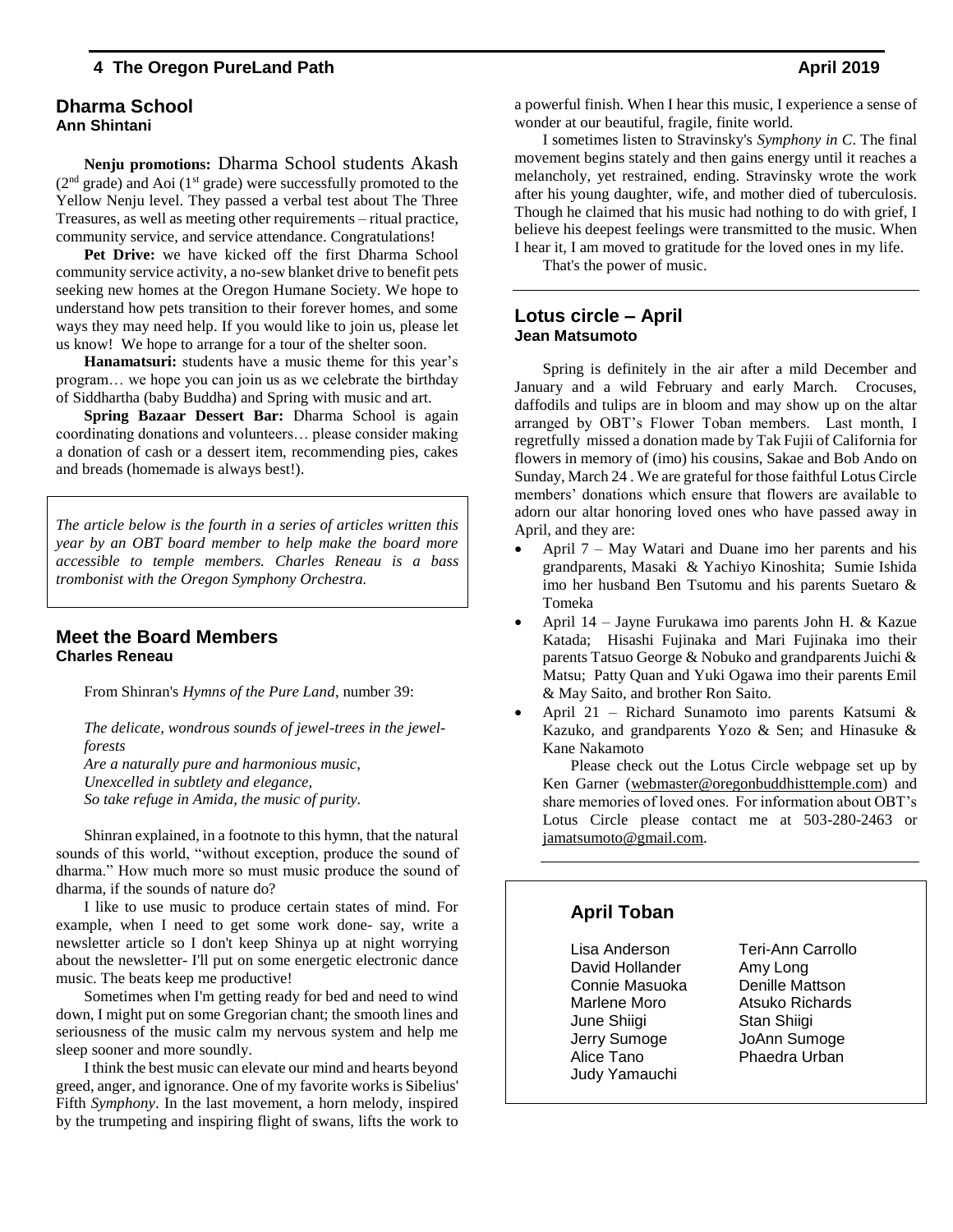#### **Girl Scout Troop 43720 Amy Peterson**

On March 3<sup>rd</sup>, the Oregon Buddhist Temple celebrated Scout Sunday. The BCA encourages scouts (GS, BS, 4H, Campfire) whether in a neighborhood troop or a temple troop to observe and participate in Scout Sunday. There is a patch and year rockers to acknowledge those who have completed the requirements.

All of the girls from Brownie to Cadette came up with a plan, submitted possible dates and worked with the Buddhist Education Committee to find the appropriate date - March 3rd. The girls present a song during the service, *Make New Friends*, which they usually sing at the close of meetings, welcoming new scouts and reminding them of their sisterhood. Here are the lyrics.

*Make New Friends but keep the old. One is silver and the other gold. A circle is round it has no end, that's how long I want to be your friend. I have a hand, and you have another, put them together and we have each other. Silver is precious and gold is too. I am precious and so are you.*

The lyrics were provided in a handout as well as information about Juliette Gordon Low, founder of Girl Scouts. Also included was the Buddhist version of the Girl Scout promise:

*On my honor, I will tr ,to serve the Dharma and my country. To help people at all times and to live by the GS Law*.

With Gassho Troop 43720

If you ordered cookies and have not yet received them, or if you have a scout who needs to complete their Buddhist Scouting award, please email [<gstroop43720obt@gmail.com>](mailto:gstroop43720obt@gmail.com)

### **Portland Taiko's Benefit Banquet Wynn Kiyama**

Portland Taiko is celebrating its 25th anniversary this year with a free summer concert, museum exhibit, co-hosting a national taiko conference, and presenting a gala anniversary concert. But first on the calendar is PT's annual Benefit Banquet on Friday, April 12, 6:00 p.m. at Wong's King Seafood Restaurant.

Come celebrate PT's 25-year commitment to drumming, teaching, and community engagement with a delicious dinner, hosted wine/beer, auction, taiko performances, and special guests Ann Ishimaru and Zack Semke, PT co-founders. Tickets available by check or on our website: [www.portlandtaiko.org.](http://www.portlandtaiko.org/) We hope to see you there!

#### **2019 NW Buddhist Convention**



One of the highlights of the February 15- 17 Convention held at the DoubleTree at South Center, Tukwila and hosted by the White River Chapter, was the presentation given by Duncan Ryuken Williams of his recently published book, American Sutra. Duncan Ryuken

Williams was born in Tokyo, Japan to a Japanese mother and British father. After growing up in Japan and England until age 17, he moved to the U.S. to attend college (Reed College) and graduate school (Harvard University, where he received a Ph.D. in Religion). Regarding the book, one review on the internet reads as follows:



#### *American Sutra: A Story of Faith and Freedom in the Second World War*

*This groundbreaking history tells the little-known story of how, in one of our country's darkest hours, Japanese Americans fought to defend their faith and preserve religious freedom.*

*The mass incarceration of Japanese Americans during World War II is not only a tale of injustice; it is a moving story of faith. In this* 

*pathbreaking account, Duncan Ryūken Williams reveals how, even as they were stripped of their homes and imprisoned in camps, Japanese American Buddhists launched one of the most inspiring defenses of religious freedom in our nation's history, insisting that they could be both Buddhist and American.*

Many of the Convention attendees, including OBT members, purchased the book. It is also available in the OBT library for borrowing. On page 204 for example, the following is written about a Japanese American soldier serving in WWII in Europe:

*When another young Buddhist asked that his dog tag be marked "Buddhist," a "scornful Caucasian officer [said] 'Let me tell you that we don't have the Buddhist religion in the American army. Pick another one. [I] then chose Protestant, and when the officer asked [me] why I selected Protestant, [I] said. 'Because I protest!'" The angry officer then assigned him to latrine duty.*



**OBT ladies at the NW Buddhist Convention**



# **Hiroya Tsukamoto Return Engagement May 19, 2019**

Mark your calendars for Sunday May 19, 2019. We again will be hosting a concert by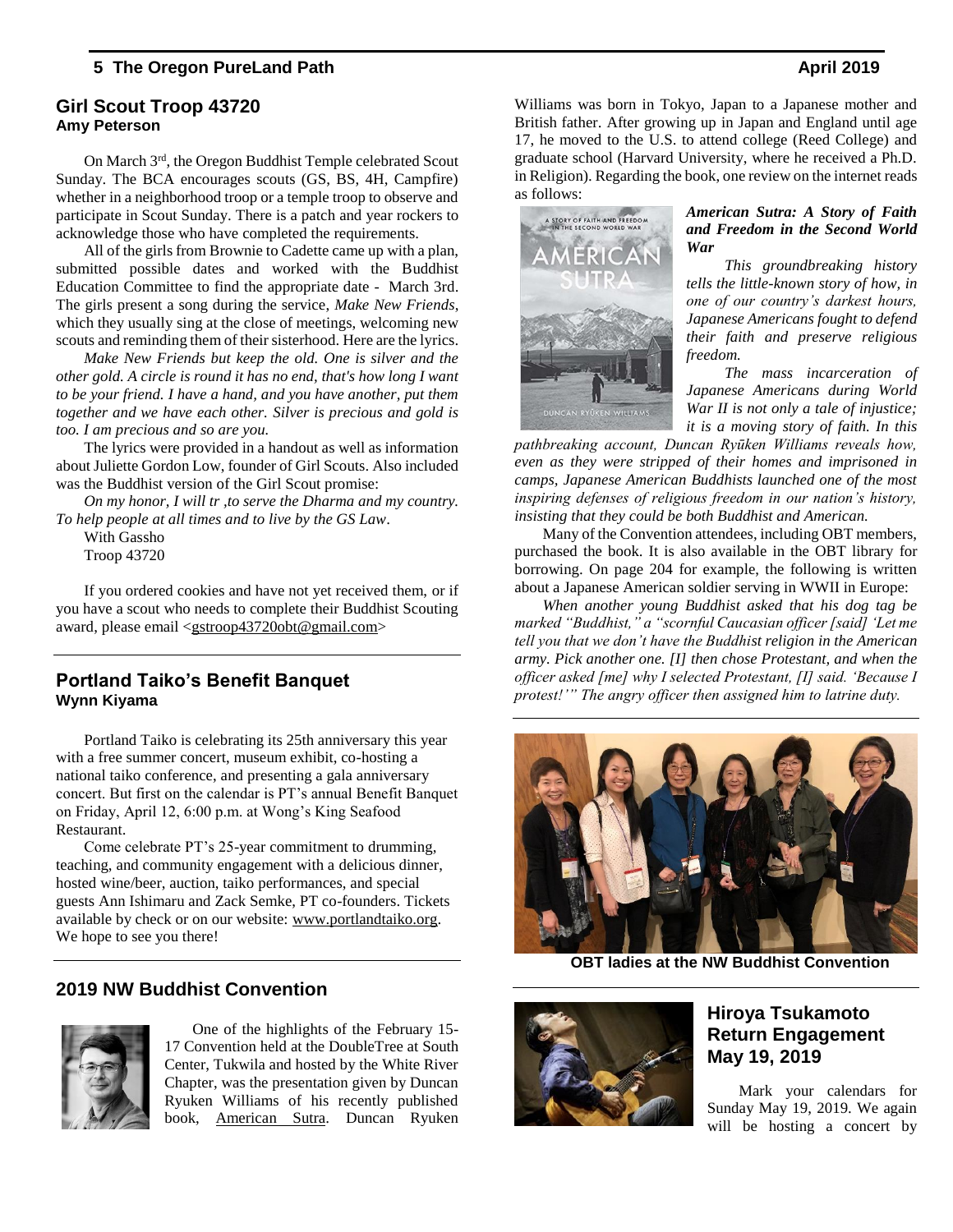guitarist Hiroya Tsukamoto. Those who attended Tsukamotosan's concert last year were treated to an impressive display of musicianship and storytelling. Start time for the concert will be 2:00 pm. Advance Sale Tickets will be only \$15 (+ \$2 service charge) and will be available at the OBT on-line store at <https://squareup.com/store/oregon-buddhist-temple> . Half of the proceeds (\$7.50 per ticket) will go OBT. Tsukamoto's music has been described as "an innovative, impressionistic journey filled with earthy, organic soundscapes that impart a mood of peace and tranquility." You can hear and listen to him on his YouTube channel:

[https://www.youtube.com/channel/UCFCVVNnd2nb3qv7BmH](https://www.youtube.com/channel/UCFCVVNnd2nb3qv7BmHvXG3w) [vXG3w.](https://www.youtube.com/channel/UCFCVVNnd2nb3qv7BmHvXG3w)

#### **Graduation Banquet Elaine Yuzuriha**

The 72nd Japanese American Graduation Banquet will be held at 1:00 PM on Sunday, May 5th, 2019 at the Monarch Hotel and Conference Center, 12566 SE 93rd Avenue, Clackamas, OR 97215. This is an annual luncheon hosted by eleven Japanese American sponsoring organizations in the Portland Metro Area, honoring all Japanese American High School Graduates in the tri-county area as well as Clark County, Washington. Oregon Buddhist Temple is one of the sponsoring organizations. This year's keynote speaker is Dr. Wynn Kiyama, Executive Director of Portland Taiko, and OBT member Chip Larouche will chair the event. The Japanese American Community Scholarships will be awarded at the banquet. The community is invited. For more information or tickets, contact Elaine Yuzuriha [\(e.yuzuriha@gmail.com\)](mailto:e.yuzuriha@gmail.com). Tickets are \$35 each, please come and support this worthy annual celebration.

OBT has three high school seniors this year, Lauren Yanase (daughter of Craig and Lisa Yanase), Yukaiya Nomoto (son of Enshane Hill), Nicole McGraw (daughter of Mie McGraw, granddaughter of Judy Yamauchi), and Charley Niedert (child of Brenda Niedert). Please come and support the new generation of graduates.

Have an old clunker at home? Donate it to OBT! Your old car, truck, motorcycle, RV, or boat can be turned into donation dollars for our temple. OBT is now partnering with CARS to collect your used vehicle and turn it into cash. When you are ready to get rid of your vehicle, simply fill out the form [https://careasy.org/nonprofit/oregon-buddhist-temple.](https://careasy.org/nonprofit/oregon-buddhist-temple) You can find the link on our website. You can also call 855-500-RIDE.

| Oregon Buddhist Temple<br>OBT Spring Bazaar!<br>Sun, April 28, 2019, 11am-3pm                                                                                                                                                 |       |                                                                  |                        |        |  |  |  |
|-------------------------------------------------------------------------------------------------------------------------------------------------------------------------------------------------------------------------------|-------|------------------------------------------------------------------|------------------------|--------|--|--|--|
| <b>FOOD PRE-ORDER FORM</b><br>*** Return to OBT by April 24 ***                                                                                                                                                               |       |                                                                  |                        |        |  |  |  |
| Meat Menu:                                                                                                                                                                                                                    | Price | Quantity<br>$($ Eat in $)$                                       | Quantity<br>(Take Out) | Amount |  |  |  |
| Mar Far Chicken Bento                                                                                                                                                                                                         | \$10  |                                                                  |                        |        |  |  |  |
| Mar Far Chicken Curry Rice                                                                                                                                                                                                    | \$9   |                                                                  |                        |        |  |  |  |
| Mar Far Chicken (a la carte)                                                                                                                                                                                                  | \$8   |                                                                  |                        |        |  |  |  |
| Vegan Menu:                                                                                                                                                                                                                   |       |                                                                  |                        |        |  |  |  |
| Ota Tofu Curry Rice                                                                                                                                                                                                           | \$8   |                                                                  |                        |        |  |  |  |
| Mabo Dofu Bowl                                                                                                                                                                                                                | \$8   |                                                                  |                        |        |  |  |  |
| Inari Sushi (6pc)                                                                                                                                                                                                             | \$6   |                                                                  |                        |        |  |  |  |
| Name: Name and the second contract of the second contract of the second contract of the second contract of the second contract of the second contract of the second contract of the second contract of the second contract of |       | Total Amount \$                                                  |                        |        |  |  |  |
| Phone:                                                                                                                                                                                                                        |       | Make all checks payable to:                                      |                        |        |  |  |  |
| Email:                                                                                                                                                                                                                        |       | Oregon Buddhist Temple<br>3720 SE 34th Ave<br>Portland, OR 97202 |                        |        |  |  |  |
| ***NEW! PRE-ORDER ONLINE AT WWW.OREGONBUDDHISTTEMPLE.COM***                                                                                                                                                                   |       |                                                                  |                        |        |  |  |  |
| Thank you for your support!                                                                                                                                                                                                   |       |                                                                  |                        |        |  |  |  |
| Questions? Contact us at bazaar@oregonbuddhisttemple.com                                                                                                                                                                      |       |                                                                  |                        |        |  |  |  |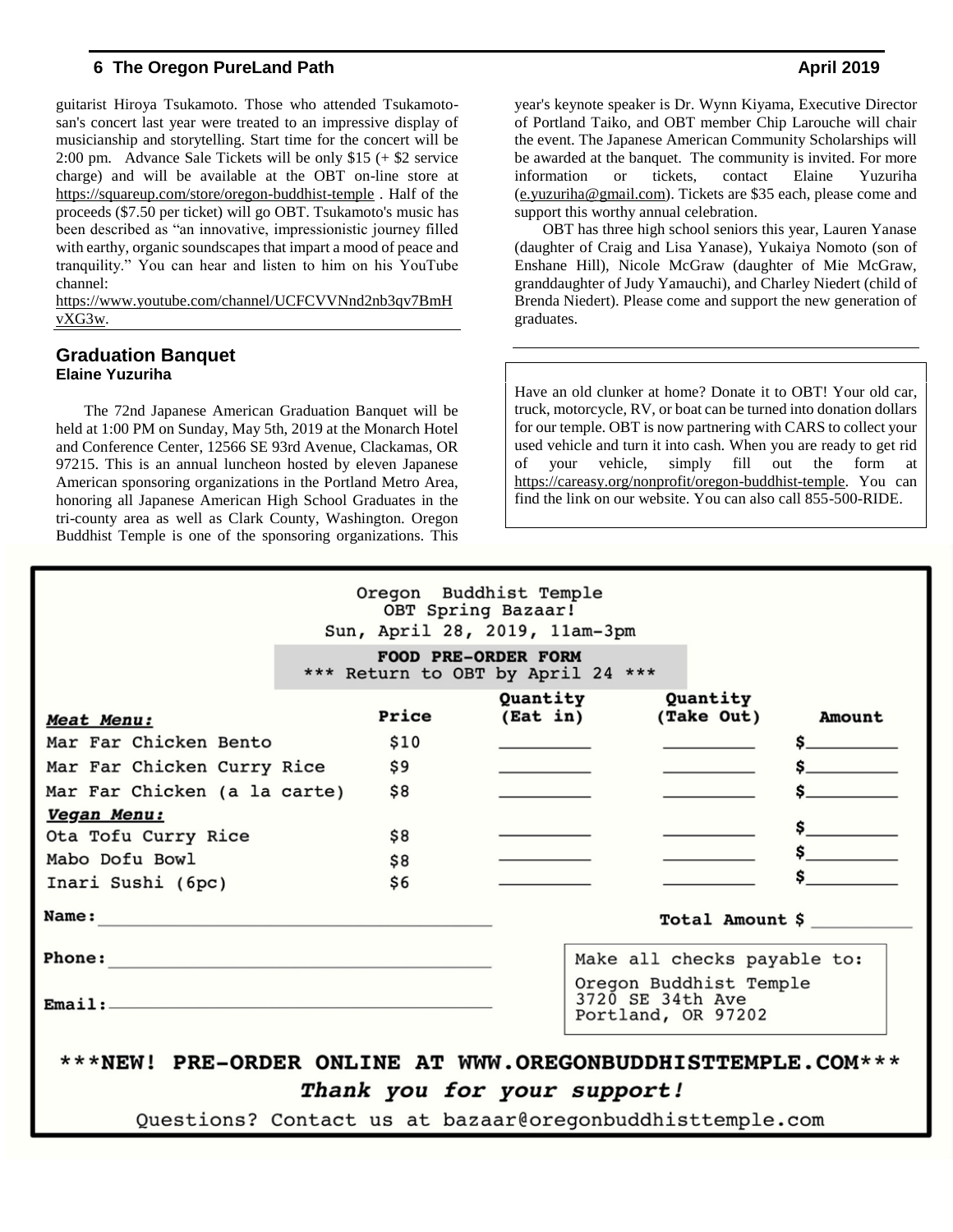#### Download the most current worklist at www.oregonbuddhisttemple.com

#### 2019 Spring Bazaar Food Prep

Food prep will take place on April 27 at 9 am. Please help out as you can since we always need lots of hands in the kitchen. \*\*\*note: there is no chow mein prep this year\*\*\*

#### SPRING BAZAAR 2019 - WORKLIST

This worklist is for the day of the Spring Bazaar on Sun, April 28. If you have a \*\*\* by your name, you've name, you've been assigned to be the lead for that shift, If you need to make a change, please talk to Traci or Jenna or email bazaar@oregonbuddhisttemple.com. Thank you!

| Sunday, April 28              | Sunday, April 28               | Sunday, April 28              | Sunday, April 28   | <b>CHAIR</b>                        |
|-------------------------------|--------------------------------|-------------------------------|--------------------|-------------------------------------|
| 8:00-10:00 am                 | 10:00-12:00 pm                 | 12:00-2:00 pm                 | 2:00-4:00 pm       | Jenna Yokoyama                      |
|                               |                                |                               |                    | Traci Kiyama                        |
| <b>KITCHEN</b>                | <b>KITCHEN</b>                 | <b>KITCHEN</b>                | <b>KITCHEN</b>     |                                     |
| Eric Acherson                 | <b>Tony Clinton</b>            | Lori Fukunaga***              | Lisa Anderson      | <b>MAR FAR CHICKEN</b><br>and CURRY |
| Cheryl Akeman                 | Anna Dakota                    | Janice Ishii                  | Judy Hittle***     | Robbi Ando                          |
| Chiz Chambers                 | Kiyomi Dickenson               | Katie Kaw azoe                | Grace Ishikaw a    |                                     |
| Carol Cohen                   | Maho Garner                    | Ken Kaw azoe                  | Eulia Mishima      | <b>MABO DOFU</b>                    |
| Yasuko Fields                 | Lynn Grannan                   | Randy Kunisaki                | Henry Mishima      | Traci Kiyama                        |
| Pat Hokama***                 | Karol Kennedy                  | Dana Kunisaki                 | Amy Osaki          |                                     |
| Ken Kinoshita                 | Kim Kono                       | Setsy LaRouche                | June Shigii        | <b>INARI</b>                        |
| Rich Koyama                   | Janice Okamoto                 | Denille Mattson               | Anna Tanada        | Amy Peterson                        |
| Susan Lilly                   | Fusako Ouchida                 | Connie Masuoka                | Gail Tsutusmi      |                                     |
| Etsu Osaki                    | Charles Reneau                 | Marlene Moro                  | Robert Tsutsumi    | <b>TSUKEM ONO</b>                   |
| Uki Sasao                     | Carol Saiget***                | Atsuko Richards               |                    | Etsu Osaki                          |
| Joann Sumoge                  | Ernie Takeda                   | Alice Tano                    | SERVER/BUSSER      |                                     |
| Jerry Sumoge                  | Linda Tanaka                   | Judy Yamauchi                 | Paul Hittle***     | <b>DESSERT BAR</b>                  |
| Katie Tamiyasu                | Lora Wahl                      |                               | Malli Moran        | Marilyn Achterman                   |
| <b>Scott Winner</b>           | Cathy Yarne                    | <b>SERVER/BUSSER</b>          | Joann Naganuma     |                                     |
| Carl Bertapelli               |                                | Aaron Cole                    | Colin Nakamura     | <b>OMIYAGE</b>                      |
| Wendy Wyant                   | SERVER/BUSSER                  | Teri Ann Corollo              |                    | Michi Stoller                       |
| Lisa Yanase                   | Enshane Hill-Nomoto            | Ryan Davis***                 | <b>DISHWASHERS</b> | <b>Brenda Fugate</b>                |
|                               | Susan Leedham                  | Angie Hughes                  | Naomi Masuoka      | Kiyo Endecott                       |
| <b>DISHWASHERS</b>            | Yukaiya Nomoto                 | Kay Inoue                     | Tom McCormick***   | Susan Endecott                      |
| Rich Koyama                   | Clara Paw low ski              | Minnie Young                  | Phaedra Urban      |                                     |
| Adam Ward                     | John Peterson***               |                               |                    |                                     |
| Brian Yanase                  | Joe Wahl                       | RICE COOKERS (12:30-<br>3:00) | <b>WILL CALL</b>   |                                     |
| Craig Yanase***               |                                | Ray Fukunaga                  | Jean Matsumoto     |                                     |
| SET UP (9:00 am)              | RICE COOKERS (10:00-<br>12:30) | Nancy Kajitsu***              |                    |                                     |
| Matt Langer                   | Nancy Kajitsu***               | Duane Watari                  | <b>CASHIER</b>     |                                     |
| Felicia Teba***               | Al Ono                         |                               | Elaine Yuzuriha*** |                                     |
|                               |                                | <b>DISHWASHERS</b>            | Todd Yuzuriha      |                                     |
| <b>CHICKEN CREW</b>           | <b>DISHWASHERS</b>             | Michael Ishii***              |                    |                                     |
| (8:00-12:00pm)                | Randy Choy***                  | Wynn Kiyama                   | <b>TAKE-DOWN</b>   |                                     |
| Diane Harder                  | Sena Clinton                   | Amy Long                      | April Toban        |                                     |
| Steve Paw low ski             | Bill Tanaka                    |                               |                    |                                     |
|                               |                                | <b>WILL CALL</b>              |                    |                                     |
| INARI CREW (9:00-<br>11:00am) | <b>WILL CALL</b>               | Jean Matsumoto                |                    |                                     |
| Jayne Ichikaw a               | Jean Matsumoto                 |                               |                    |                                     |
| Shinya Ichikawa               |                                | <b>CASHIER</b>                |                    |                                     |
| Edna Koyama                   | <b>CASHIER</b>                 | Mark Achterman***             |                    |                                     |
| <b>Beth Sellers</b>           | Ken Garner***                  | Chip LaRouche                 |                    |                                     |
| Glenda Watson                 | Chris Leedham                  |                               |                    |                                     |
| Nancy Walseth                 |                                |                               |                    |                                     |